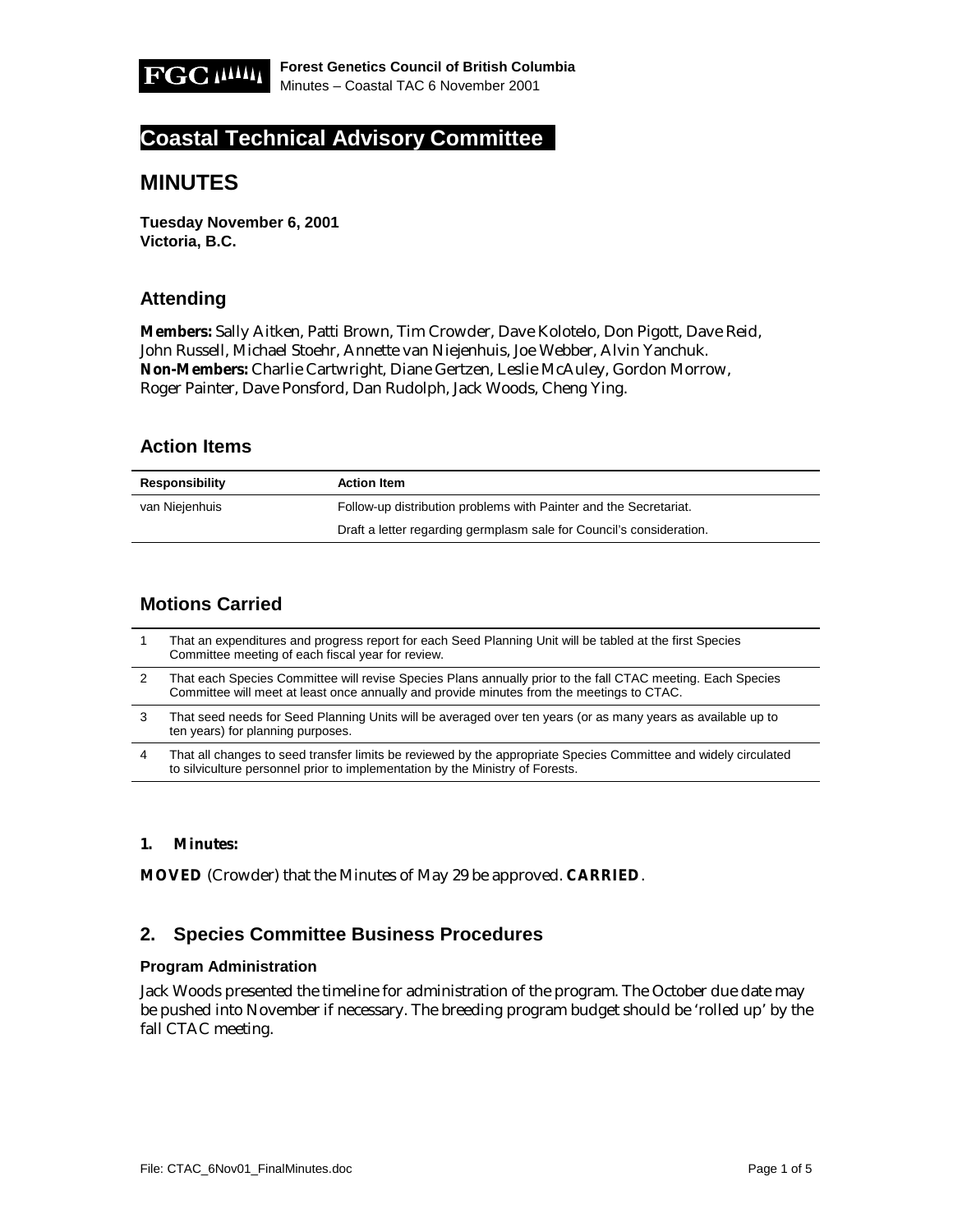

#### **Distribution**

Distribution of information continues to be a problem. The latest versions of the Business Plan and Annual Report were not received by a number of CTAC members.

**ACTION ITEM:** Annette will follow this up with Roger Painter and the Secretariat.

A discussion resulted in the following two motions:

**MOVED** (Crowder) that an expenditures and progress report for each Seed Planning Unit will be tabled at the first Species Committee meeting of each fiscal year for review. **CARRIED**

Program administrators will provide the summary of breeding, OTIP expenditures, and KPI for the past fiscal year.

**MOVED** (van Niejenhuis) that each Species Committee will revise Species Plans annually prior to the fall CTAC meeting. Each Species Committee will meet at least once annually and provide minutes from the meetings to CTAC **CARRIED**.

### **3. Species Committee Reports**

#### **Western Redcedar Species Committee (John Russell)**

Species Plans (SPU 2, SPU 27, and SPU 33) have been circulated among members of the Species Committee for review and are now complete. The tropolone studies are important, as end users need to be confident that wood quality factors are not significantly degraded by increases in growth attained through the program. Evaluation of seed zones is ongoing, but changes are not expected for a few years. Marker-based DNA studies will provide us with information on the degree of selfing and the efficacy of attempts to reduce selfing.

**MOVED** (van Niejenhuis) that seed needs for Seed Planning Units will be averaged over ten years (or as many years as available up to ten years) for planning purposes. **CARRIED**.

#### **Sitka Spruce Species Committee (Annette van Niejenhuis)**

Production and breeding orchards are developing as scheduled. The donor program continues, and S.E. development is underway. The Species Plans have been reviewed and updated (SPU 6 and SPU 23). The Spruce Species Committee meeting of 10 April, 2001 brought the following issues to CTAC:

- The donor program seed should be on a 'use it or lose it' basis so that we make as much material available as possible to all users. This assumes continued support for the donor seed production program.
- All sexually recombined material released should have pedigree information released as well.
- Charlie Cartwright will recommend elevation transfer limit variances to the districts for weevil resistant spruce after discussions with the MOF breeders. This will be a temporary measure, and will be reviewed annually until adequate information supports or denies a definitive adjustment to the transfer limits.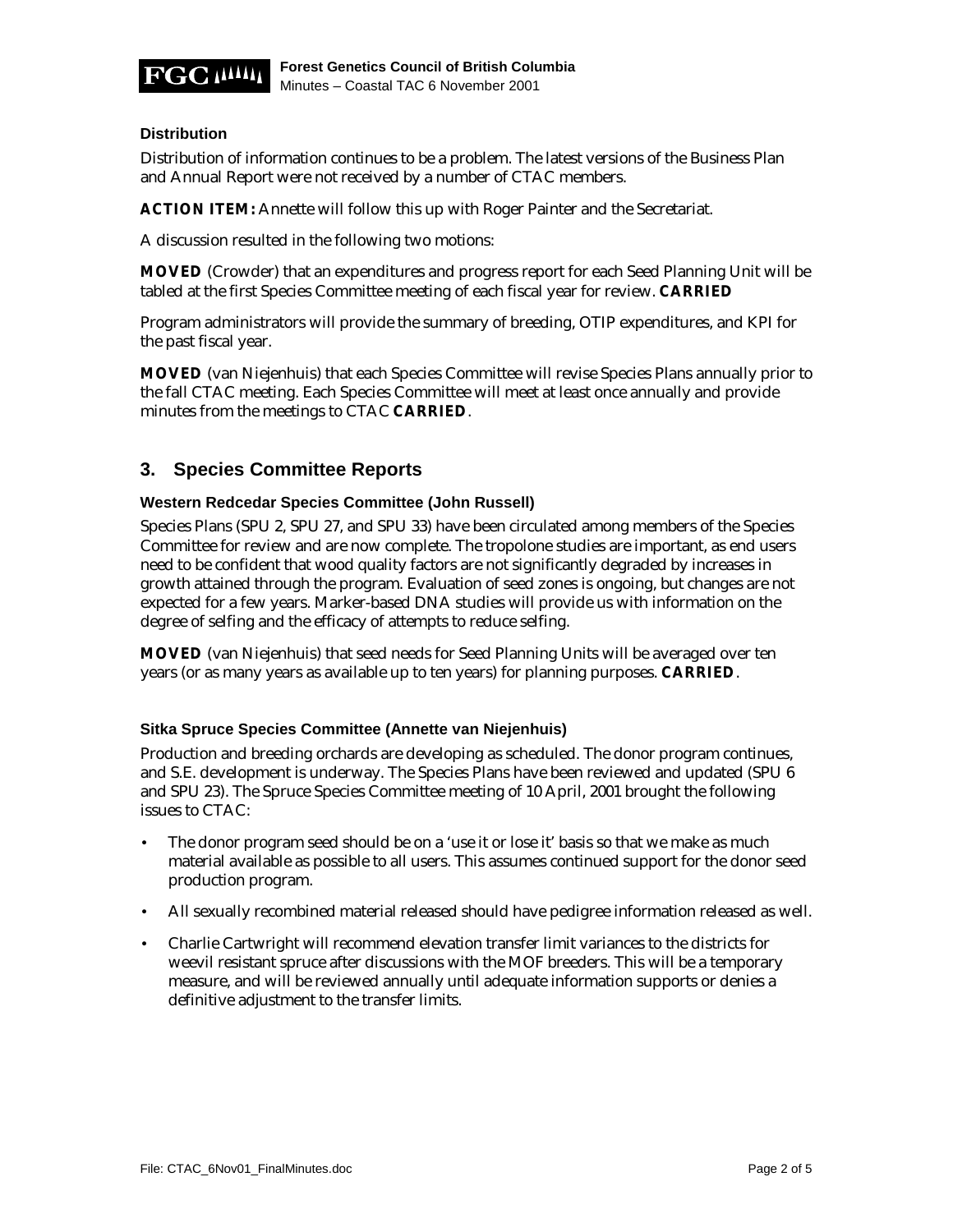

#### **Western White Pine Species Committee (Patti Brown)**

The Committee has adjusted the estimated need for rust resistant Pw from 3.0 million to 1.5 million seedlings annually. Additionally, the nursery factor has been adjusted, encouraging nurseries to use rust-resistant seed more sparingly. Species Plans were reviewed and SPU 8 was updated. Questions about the value of the rust-resistant U.S. parents will be reviewed further.

#### **Yellow Cypress Species Committee (John Russell)**

Good progress is being made to meet all regeneration needs with high-value cutting material. The plans have been reviewed and SPU 11 was updated. Transfer guidelines will be reviewed in a few years when more information from trials is available.

#### **Coastal Douglas-fir Species Committee (Tim Crowder)**

Species Plans have been reviewed and updated (SPU 1, SPU 19, and SPU 31). At the October 22, 2001 meeting of the Coastal Douglas-fir Species Committee, the following issues were addressed:

- The Committee recommends moving the current southern source limit from 48 degrees to 46degree latitude.
- The Committee will maintain current values for nursery factor (0.56) and seeds per gram.
- S.E. will be included in the coastal Douglas-fir program as a technique for delivering regeneration material.

#### **Western Hemlock Species Committee (Charlie Cartwright)**

All Species Plans have been reviewed and updated (SPU 3, SPU 24, and SPU 38). The revised breeding values will be presented in January 2002. The breeding program has made good progress, and orchard seed production is maximizing the delivery of gain in a timely fashion.

#### **True Firs Species Committee (Don Pigott)**

Species Plans for amabilis fir (SPU 9) and grand fir (SPU 36) were reviewed and updated. Two issues need to be addressed:

- Seed production areas in the northwest are critical to regeneration programs, and must be addressed by the Forest Genetics Council.
- The seed transfer guidelines were changed without consultation. This affected the business of a seed producer.

**MOVED** (Pigott) that all changes to seed transfer limits be reviewed by the appropriate Species Committee and widely circulated to silviculture personnel prior to implementation by the Ministry of Forests. **CARRIED**.

### **4. Future Program Funding**

Jack Woods reported that the Forest Genetics Council is expecting to be funded at similar levels from the new Forest Investment Account that will replace Forest Renewal B.C. at the end of this fiscal year.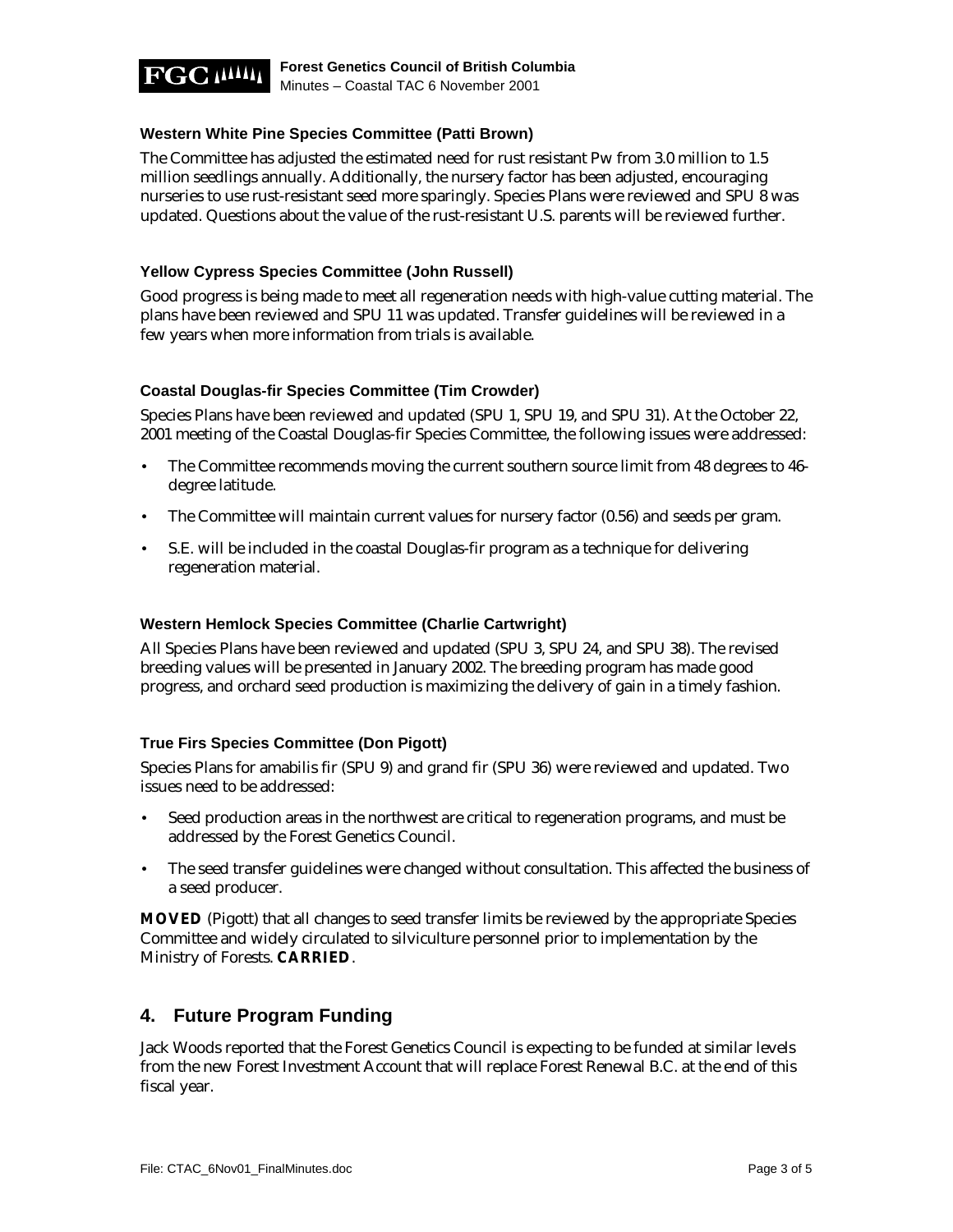

# **5. Strategic Plan Update**

Jack Woods reported that Council will review the objectives of the program. The 75% orchard seed use target is not yet attainable, and will not be attained by 2007. A new Strategic Plan will be produced that will cover objectives, program areas, roles and responsibilities, Council and committee structure and principles of cooperation. This Plan is expected to be tabled with the Council in March 2002, and will likely be distributed for review by Council at that time.

# **6. Genetically Modified Organisms in B.C.**

Alvin Yanchuk discussed the policy recommendation circulated in September 2001. This includes a moratorium on deployment of GMOs on Crown land in British Columbia. However, it recognizes that GMOs could be a useful tool, and thus research is permitted under strict guidelines and regulations.

# **7. Supplemental Mass Pollination / Controlled Pollination Funding Criteria**

Joe Webber presented a draft guideline for the evaluation of SMP and CP funding eligibility under OTIP. This was developed by the *ad hoc* committee to review this issue. It has been circulated for further comments to both CTAC and ITAC before being recommended for implementation.

### **8. Germplasm Exchange**

Annette van Niejenhuis discussed the request for access to tested sitka spruce germplasm by U.S. Pacific Northwest tree improvement programs, and the opportunity to obtain desirable germplasm for other species(e.g., western white pine) in exchange.

**ACTION ITEM:** Annette will draft a letter to be sent from Council to Ken Baker recommending that a germplasm exchange deal may be struck while the weevil resistant Sitka spruce is of value to the interested Americans. This draft letter will be sent to Council for consideration.

### **9. Gene Conservation TAC**

Sally Aitken reported on progress with gene conservation.

Diane Medves has resigned from the position of Chair of the Committee. Dale Draper has been appointed Interim Chair.

Two upcoming workshops are noted below:

- A one-day workshop to review literature on minor species genetics and demographics and prioritize species for further attention is planned for December 2001 or early January 2002. Interested parties please contact Sally Aitken.
- A review of genetics and certification undertaken by Dr. J. Stead of the World Wildlife Fund, and G. Auld of U.B.C. will be the theme of a workshop on January 22, 2002. Contact Sally Aitken to participate.